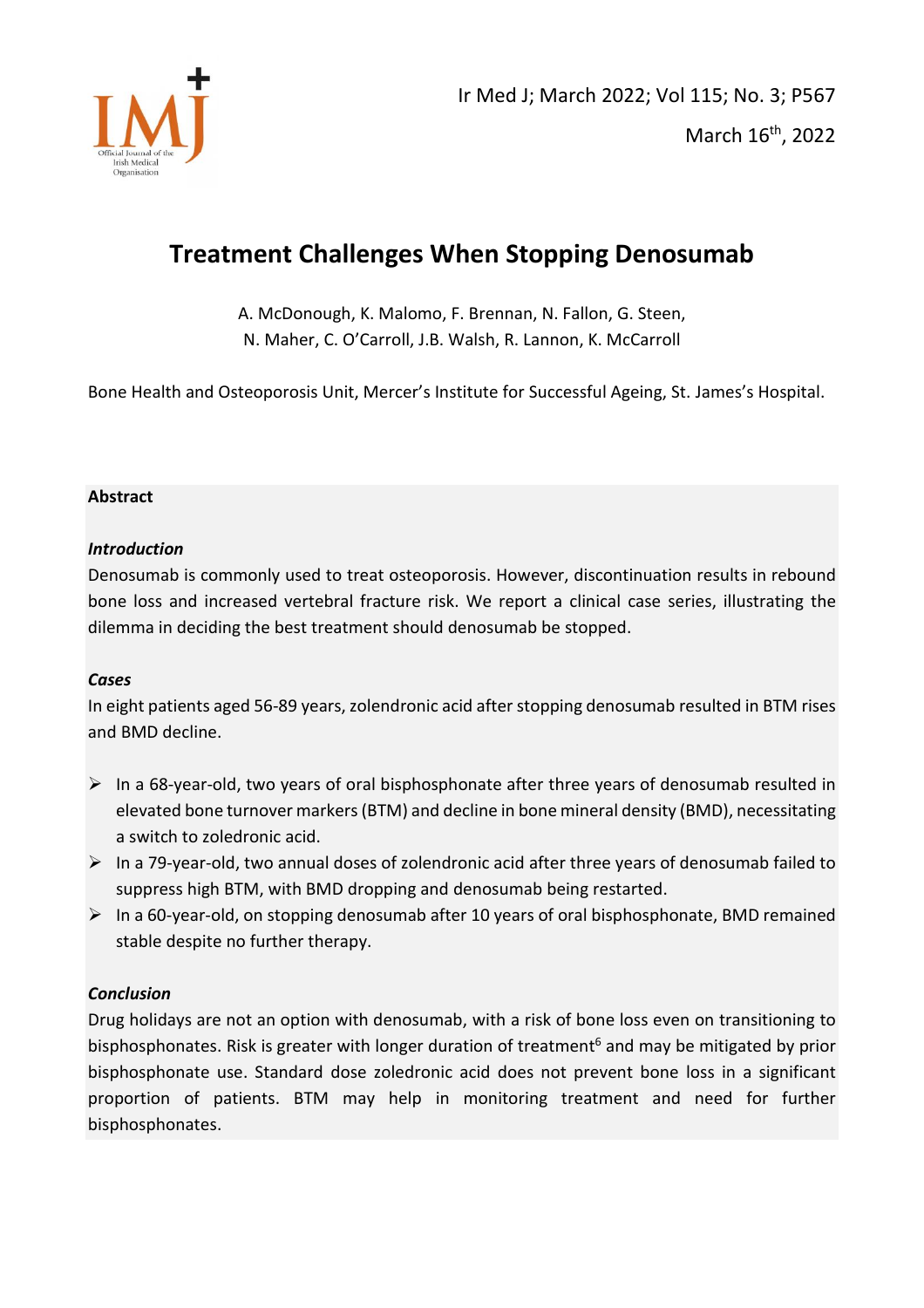# **Introduction**

Osteoporosis is prevalent in Ireland where it affects an estimated 300,000 people<sup>1</sup>. Denosumab is the most potent antiresorptive used in the treatment of osteoporosis and is commonly prescribed by Irish general practitioners (GPs)<sup>2</sup>. It is a monoclonal antibody that blocks the action of the RANKL, resulting in a reduction in the number and activity of osteoclasts and profound inhibition of bone resorption<sup>3</sup>. While bisphosphonates are the mainstay of therapy, denosumab can be administered every six months as a subcutaneous injection and is often favoured by doctors due to better compliance and avoidance of gastro-intestinal malabsorption or side-effects 4 . It can also be used in renal impairment (eGFR <30 ml/min) where bisphosphonates are contraindicated.<sup>3</sup>

Denosumab compares favourably with bisphosphonates, with similar anti-fracture efficacy to zoledronic acid<sup>5</sup>. In the FREEDOM trial (n=5928)<sup>3</sup>, which included osteoporotic patients aged 60-90 years, treatment with denosumab for three years resulted in a reduction by 68% in vertebral, 40% in hip and 27% in non-vertebral fractures. Furthermore, anti-fracture efficacy was maintained for 10 years, with sustained rises in BMD<sup>3</sup>.

The paradigm of drug holidays does not apply to denosumab with its anti-resorptive effect wearing off after about six months, in contrast to bisphosphonates which have a long skeletal half-life<sup>6</sup>. Indeed, the earliest study of denosumab discontinuation in a phase two randomised controlled trial of 28 patients identified a rapid rise in bone turnover and loss of BMD at the hip and spine<sup>7</sup>. This is now known to occur within one month of missing a dose<sup>8</sup> and loss of all treatment gains has been reported after 12-24 months<sup>7</sup>.

A post-hoc analysis of the FREEDOM and its extension trial found that vertebral fracture risk on stopping denosumab increased five-fold and was equivalent to those on placebo<sup>9</sup>. Concerningly, early and multiple vertebral fractures were identified, consistent with numerous case reports<sup>10</sup>. Vertebral fracture risk likely results from a greater rise in bone turnover in the spine, which has more trabecular bone compared with other sites. However, studies also show a decline in hip BMD and increased risk of non-vertebral fractures<sup>10</sup>.

Vertebral fracture risk after stopping denosumab is greater in those with prior vertebral fracture<sup>9</sup>, lower spine BMD<sup>11</sup> and with longer duration of use<sup>8</sup>, though it is also reported after only two treatment doses<sup>10</sup>. BTM in the rebound period have been found to predict bone loss at the lumbar spine<sup>12</sup> as well as vertebral and multiple vertebral fractures<sup>13</sup>. Longer therapy is also associated with attenuation of its antiresorptive effect, which appears to predict rebound bone loss<sup>8</sup>. A counterregulatory mechanism and activation of pre-osteoclasts after therapy cessation could be a factor<sup>8,10</sup>. Consistent with this hypothesis is the finding that bone turnover on stopping denosumab can be higher than at baseline, before treatment initiation<sup>10,11</sup>. Some case reports suggest that prior bisphosphonate use before denosumab therapy may lower fracture risk which could be explained by their residual anti-resorptive effects $16,10$ .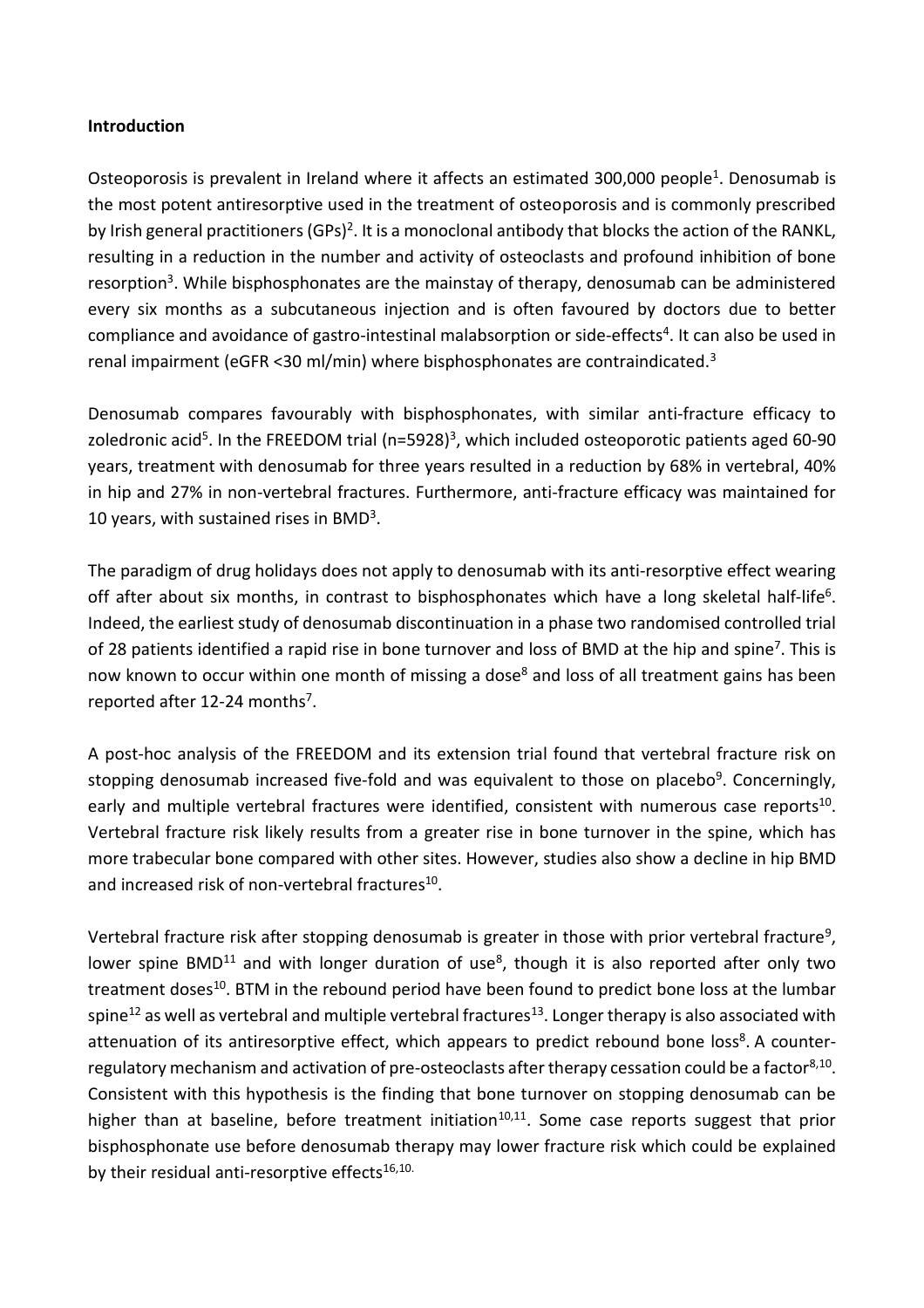Current evidence has established that drug holidays are not compatible with denosumab. Indeed, recent guidelines recommend against drug holidays and advise alternative treatments should denosumab be stopped $^{12}$ . However, efficacy and safety of denosumab beyond ten years is lacking $^3$ and the optimal treatment after stopping is unclear<sup>12</sup>. In fact, there is a paucity of studies and only two randomised trials ( $n<120$ )<sup>16,14</sup> that address bisphosphonate use in this context, though none provide definitive answers. We report on clinical cases at our Bone Health Unit where patients were transitioned from denosumab therapy and discuss treatment challenges. We also detail the change in BMD and BTM in eight patients switched from denosumab to intravenous bisphosphonates (see table 4).

\*All Dual Energy X-ray Absorptiometry (DXA) scans were performed using a Hologic Horizon A scanner. BTM were non-fasting and taken in the morning. C-telopeptide (CTX) was measured using a Roche assay with results in ng/ml. The range for CTX are post-menopausal (0.016-1.008ng/ml) and pre-menopausal (0.016-0.573ng/ml). CTX results less than the mean pre-menopausal range (i.e.  $<$ 0.295ng/ml) or a reduction of 25% from baseline are indicative of a treatment response<sup>15</sup>. Estimated glomerular filtration rate (eGFR) was calculated with the MDRD formula, using serum creatinine assessed at the time of BTM measurement.

\*Hyperparathyroidsm and myeloma were excluded in all patients with BMD loss on stopping denosumab and no new medications that cause bone loss were started.

# **Case 1**

A 68-year-old lady who was on long-term treatment for osteoporosis was referred to our clinic. Therapy included strontium ranelate for 10 years (started in 2005 after a DXA diagnosis of osteoporosis) followed by denosumab for three years. Medical history included hypertension, hyperlipidaemia and monoclonal gammopathy of undetermined significance. In 2017, after three years of denosumab, a DXA revealed a T- score of -2.1 in spine and -1.7 in total hip and she was switched to alendronate (70 mg weekly), starting six months after her last injection. Despite two years of oral bisphosphonate, bone density in 2019 declined significantly at the spine (T- score drop to -3.1) and total hip (T- score drop to -2.1) with a concomitant rise in CTX to 0.28, measured 21 months after her last dose of denosumab (see table 1). Her therapy was then switched to zoledronic acid. In summary, there was a failure of oral bisphosphonates to prevent BMD loss.

**Table 1:** Change in BMD (T- scores) and BTM on transitioning from denosumab to an oral bisphosphonate.

| Year                              |                              | 2015 - 2017  | 2017-2019    | 2020                     |
|-----------------------------------|------------------------------|--------------|--------------|--------------------------|
| Treatment                         |                              | Denosumab    | Alendronate  | Zoledronate              |
| eGFR (ml/min)                     |                              | 77           | 79           | 70                       |
| $CTX$ (ng/ml)                     |                              | 0.05         | 0.28         | 0.10                     |
| Spine T score (BMD $g/cm^2$ )     | $-2.4(0.78)$                 | $-2.1(0.82)$ | $-3.1(0.71)$ | $\overline{\phantom{0}}$ |
| Total hip T score (BMD $g/cm^2$ ) | $-2.0(0.70)$<br>$-1.7(0.73)$ |              | $-2.1(0.69)$ |                          |
| Femoral neck T score              | $-2.8(0.54)$                 | $-2.6(0.56)$ | $-2.5(0.57)$ |                          |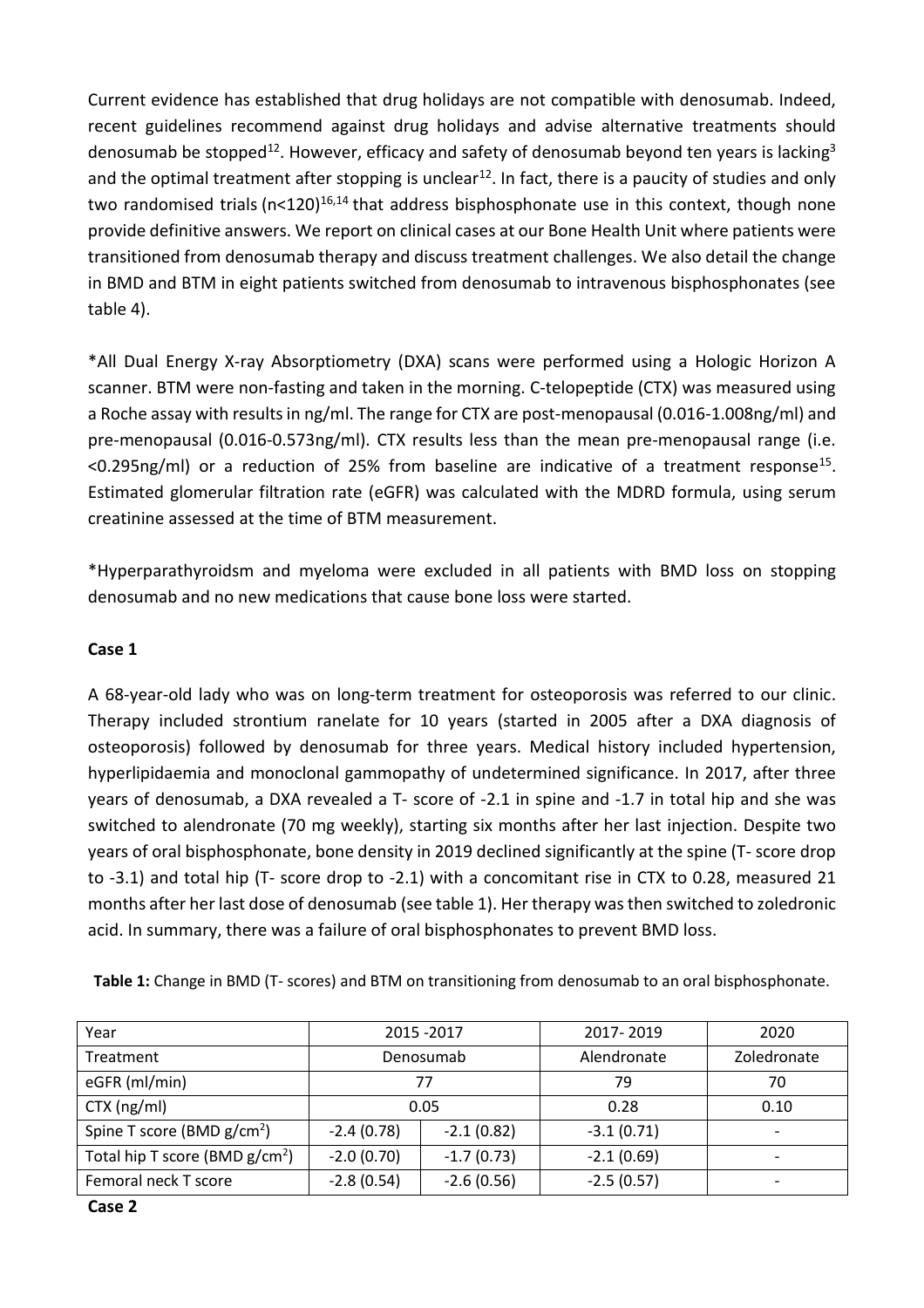A 79-year-old lady with severe osteoporosis and multiple vertebral fractures was started on denosumab in 2016, after prior treatment with teriparatide and strontium. Medical history included hypertension and hyperlipidaemia. In mid-2017, her treatment was switched to intravenous zoledronate, administered six months after her last dose of denosumab. Despite two annual infusions of zoledronate (4mg) BTM remained high and T- scores declined substantially from -2.0 at the spine and -2.2 at the total hip in 2016, to -3.1 and -2.6 respectively in 2019. (See table 2). Denosumab was re-started, to be continued indefinitely. In summary, there was a failure of zolendronic acid to prevent BMD loss.

|  | Table 2: Change in BMD (T- scores) and BTM on transitioning from denosumab to zoledronic acid. |  |
|--|------------------------------------------------------------------------------------------------|--|
|--|------------------------------------------------------------------------------------------------|--|

| Year                                           | 2013-2014    | 2014-2017    | 2017            | 2018 | 2019         |
|------------------------------------------------|--------------|--------------|-----------------|------|--------------|
| Treatment                                      | Teriparatide | Denosumab    | Zoledronic acid |      |              |
| eGFR (ml/min)                                  | 70           | 75           |                 | 78   |              |
| $CTX$ (ng/ml)                                  | 0.44         | 0.06         |                 | 0.73 | 0.40         |
| Spine T score (BMD, g/cm <sup>2</sup> )        | $-3.9(0.62)$ | $-2.0(0.83)$ |                 |      | $-3.1(0.71)$ |
| Total hip T score (BMD, $g/cm^2$ )             | $-2.4(0.67)$ | $-2.2(0.68)$ |                 |      | $-2.6(0.62)$ |
| Femoral neck T score (BMD, g/cm <sup>2</sup> ) | $-2.8(0.54)$ | $-2.2(0.61)$ |                 |      | $-2.3(0.59)$ |

# **Case 3**

A 60-year-old lady with osteoporosis and a history of bilateral wrist fractures attended our clinic for guidance on further management. Background history included hypothyroidism, depression and mild gastro-oesophageal reflux disease. Treatment for osteoporosis included risedronate for ten years until 2016, followed by denosumab for 18 months which the patient stopped in 2017 due to musculoskeletal pain. Despite no follow up treatments, BMD remained relatively stable with only modest change in BTM (see table 3). In summary, prior bisphopshonate use was associated with stable BMD.

| Table 3: Change in BMD (T- scores) and BTM on stopping denosumab with no follow up therapy. |  |
|---------------------------------------------------------------------------------------------|--|
|---------------------------------------------------------------------------------------------|--|

| Year                                  | 2006-2016    | 2016-2017    | 2017         | 2019         |
|---------------------------------------|--------------|--------------|--------------|--------------|
| Treatment                             | Risedronate  | Denosumab    | No treatment |              |
| eGFR (ml/min)                         | 79           | 83           | 84           | 80           |
| $CTX$ (ng/ml)                         | 0.23         | 0.05         | 0.35         | 0.27         |
| Spine T score (BMD, $g/cm^2$ )        | $-2.1(0.82)$ | $-1.7(0.86)$ |              | $-1.9(0.84)$ |
| Total hip T score (BMD, $g/cm^2$ )    | $-2.3(0.67)$ | $-2.0(0.70)$ |              | $-1.9(0.71)$ |
| Femoral neck T score (BMD, $g/cm^2$ ) | $-2.7(0.55)$ | $-2.6(0.56)$ |              | $-2.7(0.55)$ |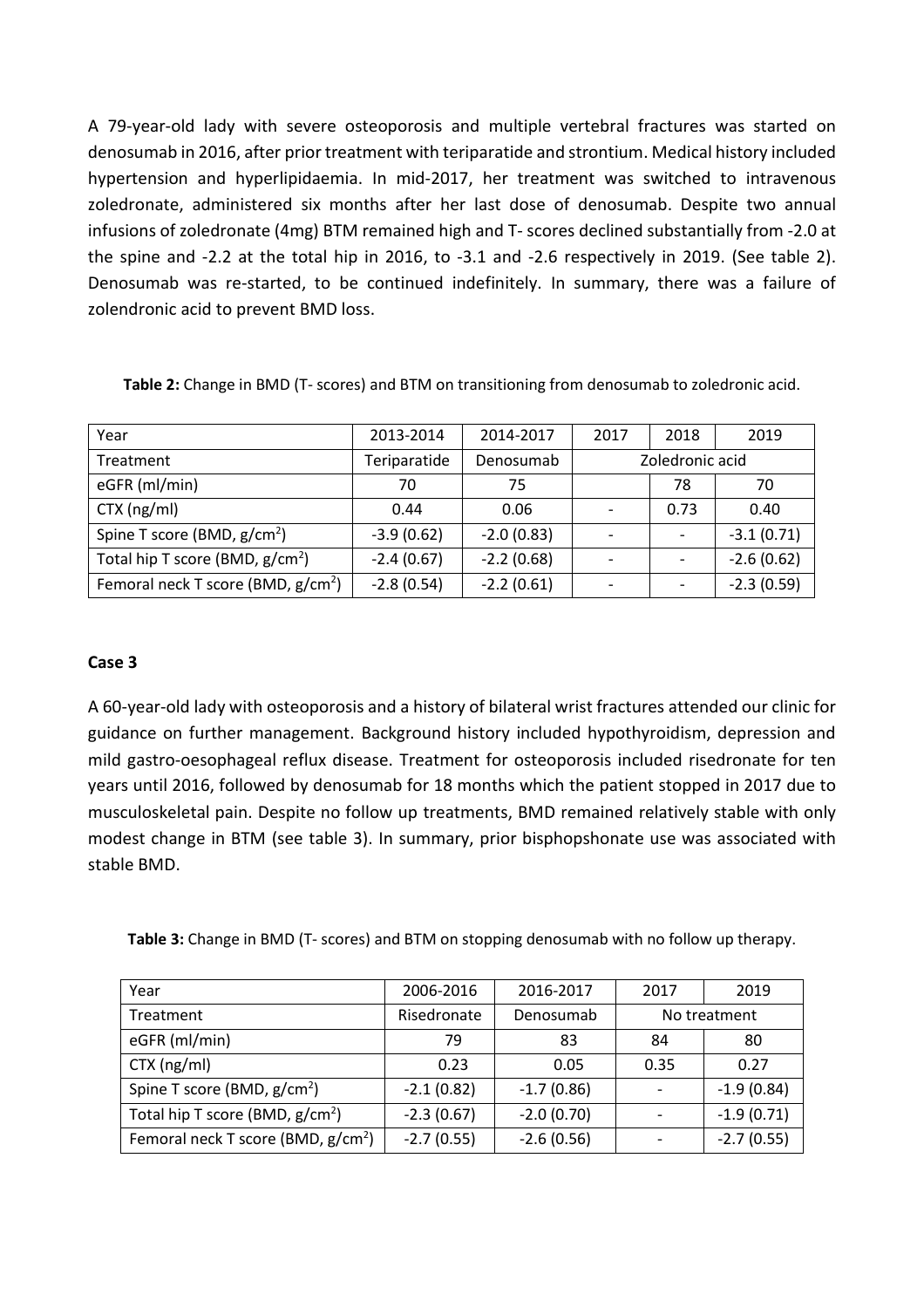| Change in BMD and BTM on transitioning from denosumab to zoledronic acid |     |                |                          |                            |            |            |               |           |                        |
|--------------------------------------------------------------------------|-----|----------------|--------------------------|----------------------------|------------|------------|---------------|-----------|------------------------|
| Age                                                                      | Sex | Denosumab      | Duration of              | Time to                    | <b>CTX</b> | <b>CTX</b> | BMD change *% |           | Time to                |
| (yrs)                                                                    |     | therapy (yrs)  | zoledronic acid (yrs)    | therapy <sup>b</sup> (yrs) | 1          | 2          | Spine         | Total hip | DXA <sup>c</sup> (yrs) |
| 56                                                                       | F   | 3 <sup>a</sup> | 3                        | 7                          | 0.02       | 0.37       | $-3.9%$       | $-1.8%$   | 1.3                    |
| 69                                                                       | F   | 3 <sup>a</sup> | $\mathcal{P}$            | 6                          | 0.09       | 0.38       | $-9.6%$       | $-6.5%$   | 1.8                    |
| 85                                                                       | F   | 3.5            | 3                        | 6                          | 0.08       | 0.73       | $-14.3%$      | $-7.7%$   | 2.3                    |
| 58                                                                       | F   | $4^a$          | 3                        | 8                          | 0.04       | 0.44       | $-11.4%$      | $-6.9%$   | 1.5                    |
| 79                                                                       | м   | 4a             | 4                        | 7                          | 0.08       | 0.47       | $-8.5%$       | $-2.6%$   | 2.8                    |
| 79                                                                       | F   | 5 <sup>a</sup> | 3                        | 9                          | 0.04       | 0.48       | $-15.6%$      | $-5.7%$   | 1.9                    |
| 89                                                                       | F   | 5.5            | $\overline{\mathcal{L}}$ | 6                          | 0.07       | 0.63       | $-13.9%$      | $-7.8%$   | 2.6                    |
| 64                                                                       | F   | 6              | 1                        | 8                          | 0.05       | 0.71       | $-12.5%$      | $-8.0%$   | 1.5                    |

**Table 4:** Clinical case series: change in BMD and BTM on transitioning from denosumab to zoledronic acid.

*F = female, M = male, CTX1 = CTX on denosumab therapy, CTX2 = CTX on bisphosphonate therapy.* 

*a Oral bisphosphonate therapy prior to starting denosumab* 

*<sup>b</sup>Time in months since the last denosumab injection* 

*<sup>c</sup>Interval between final dose of denosumab and follow-up DXA* 

#### **Discussion**

To date, there are only two randomised trials of zoledronic post denosumab. Anastasilkis e*t al*<sup>16</sup> found that one dose of zoledronic acid (5mg) in 57 patients (on denosumab for 2.0-2.4 years) resulted in stable BMD at 24 months. In contrast, Sølling *et al*<sup>8</sup> looked at 61 patients who received zoledronate (5 mg) at either six or nine months after their last denosumab injection or when their BTM began to rise. Duration of denosumab therapy was longer (mean 4.6 years) and patients were older. However, regardless of regimen there were rises in BTM and loss in BMD in 30-47% at spine and in 5-25% at the hip. While BMD was similar at 12 months in all three regimens, there was early bone loss and two new vertebral fractures in patients receiving zoledronic acid at nine months and 50% who were treated at six months had a major rise in BTM. Overall, mean drop in T score was 0.25 to 0.50<sup>8</sup> and nearly half of patients required retreatment due to elevated BTM in the first year. However, in 58 patients with follow up at two years, BMD was stable between 12-24 months.<sup>14</sup>

Our cases also emphasise the dilemma posed in deciding on the most appropriate treatment post denosumab. We identified that even in patients with a short duration of denosumab therapy (two to three years), neither standard dose oral nor intravenous bisphosphonates were effective at preventing loss in BMD. A sustained rise in BTM after three years of zoledronic acid was identified in one patient (case 2), who was subsequently restarted on denosumab. Furthermore, in all patients there was a rise in BTM despite bisphosphonate treatment. BTM were non fasting which is a limitation, and we also acknowledge that the correlation between BTM and bone loss in individuals is only moderate.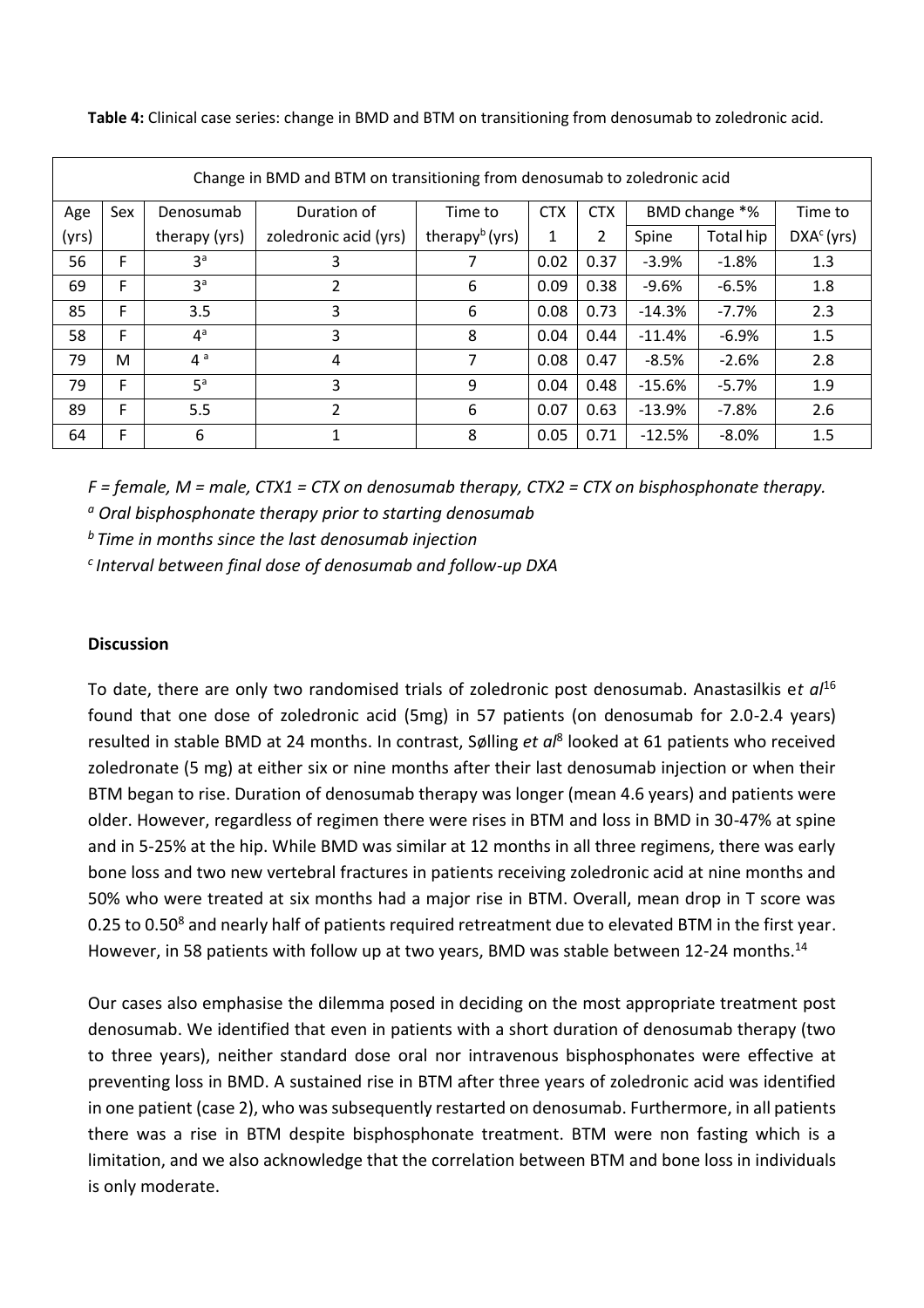However, changes in BTM may be more predictive.<sup>15</sup> Two patients with significant bone loss on transitioning to bisphosphonates had prior treatment with strontium, which has predominantly antiresorptive effects and lowers CTX. However, inhibitory effects on bone resorption appear to wear off early after strontium discontinuation which could be a factor.<sup>17</sup> Our cases also suggest that prior bisphosphonate therapy and shorter duration of denosumab use may reduce the extent of bone loss. Indeed, in one patient on denosumab therapy less than two years, prior long-term bisphosphonate use (10 years) appeared to mitigate against any major rise in BTM and bone loss.

Studies on bisphosphonate use post denosumab are limited and have varied by timing and dose of treatment, as well as duration of prior denosumab therapy. One study of female patients (n=115)<sup>18</sup>, identified that BMD was maintained in most patients treated with oral alendronate for one year after 12 months of denosumab. However, loss of BMD occurred in 21.7% in the femoral neck and 15.9% in the spine. Treatment of five patients with risedronate for one year after two years of denosumab also resulted in a partial (61%) preservation of BMD<sup>19</sup>.

Most studies have used zoledronic acid after stopping denosumab though apart from the two aforementioned trials, there is limited observational data. Horne et al<sup>20</sup> found that in 11 females, one dose of zoledronic acid (5mg) after two years of denosumab maintained 87% of BMD gains at the hip and 73% at the spine at 12 months. However, further BMD loss was identified at two years with BMD retention dropping to 59.0% at the spine and 71.9% at the hip<sup>20</sup>. One dose of zoledronic acid also failed to preserve BMD gains in six women who had received denosumab for seven years<sup>21</sup> and in 22 females who had two years of denosumab (33% loss of spine BMD)<sup>22</sup>. Furthermore, only 50-70% of BMD gains were maintained at one year in 120 women who received a single dose of zoledronic acid (5 mg) six months after their last denosumab injection<sup>23</sup>. However, patients were only on denosumab for a mean of 2.5 years and vertebral fractures occurred with an incidence of 1.1 per 100 patient years.

Consistent with our cases, studies show that standard treatment with bisphosphonates after denosumab does not prevent bone loss in a significant proportion of patients. Duration of denosumab therapy appears to be an important determinant of bisphosphonate response, with failure to maintain BMD more likely when treatment is given for more than two years $8,12$ . Oral bisphosphonates might be cautiously considered in those with a short duration of therapy (<2.0- 2.5 years) and with lower risk of rebound fracture (T score >-2.5 and no prior vertebral fractures). However, such patients could be monitored with BTM (initially at three months) to assess treatment response and the need to switch to more potent therapy such as zoledronic acid, an approach suggested by Anastasilakis et al.<sup>10</sup> and by the European Calcified Tissue Society in a recent position statement.<sup>12</sup> In practise, patients are often on denosumab due to contraindications, intolerance or failure of oral bisphosphonates. In these patients and those at higher risk of bone loss and fracture (i.e. prior vertebral fracture, denosumab therapy for more than two to three years), treatment with zoledronic acid within seven months of the last denosumab injection may be the best option. Close monitoring with BTM will identify patients who may benefit from additional treatment with zoledronic acid <sup>8,10,12</sup>. Such a regimen still constitutes a much lower dose than given to some cancer patients who are free of skeletal metastases $^{24}$ .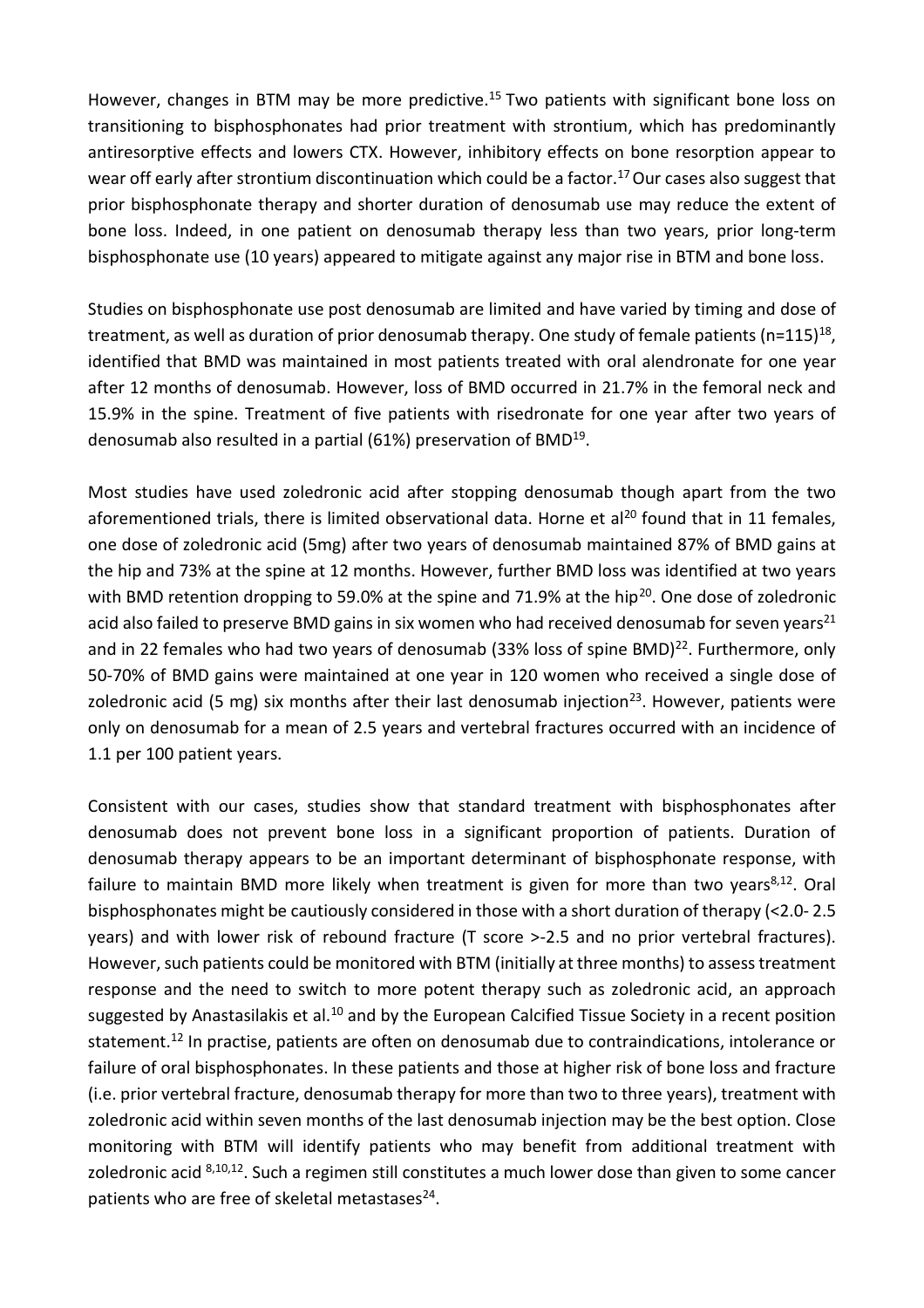In patients with a life expectancy of less than ten years, it seems reasonable to remain on denosumab indefinitely. While data on safety and efficacy beyond this timeframe is lacking, the decision for longer treatment needs to be carefully balanced against the risk of fracture on transitioning to bisphosphonates (e.g. low T scores, recent fractures, falls). Reassuringly, atypical fracture risk is lower with denosumab than bisphosphonates<sup>3</sup>.

Finally, despite bisphosphonates being considered a first line treatment, studies point to a high rate of denosumab use in 'treatment naive patients'. In a sample of 1146 Irish patients prescribed denosumab by GPs between 2012-2017, over half had no prior bone therapy<sup>2</sup>. There was also a persistence rate in Irish patients of only 53.8% at two years, similar to the results of a large systematic review.<sup>2</sup> However, only 6% who stopped were started on alternative treatments<sup>2</sup>, albeit at a time when the effects of rebound bone loss were less known. The Covid-19 pandemic has also resulted in delays in denosumab administration, with guidelines recommending the option of oral bisphosphonates as a 'stop gap'<sup>25</sup>. This may only partly mitigate against bone loss, though there is rapid recovery of BMD on restarting denosumab<sup>2</sup>.

In conclusion, doctors and patients need to be aware that drug holidays are not an option with denosumab. If starting therapy, patients should be counselled on the risk of bone loss if later transitioning to bisphosphonates, given that no optimal treatment regime is established. For patients on denosumab for more than two and a half years, follow up treatment with zoledronic acid may be the best option.<sup>12</sup> BTM may aid in determining an individualised approach to care in patients where denosumab is stopped. Denosumab therapy beyond ten years may also be the best option for some patients, with due vigilance for potential adverse effects. More studies are needed to guide future management of patients treated with denosumab.

#### **Declaration of Conflicts of Interest:**

The authors confirm that they have no conflicts of interest to declare.

#### **Corresponding Author:**

Anna McDonough Bone Health and Osteoporosis Unit, Mercer's Institute for Successful Ageing, St. James's Hospital. E-Mail: annamarymcdonough@gmail.com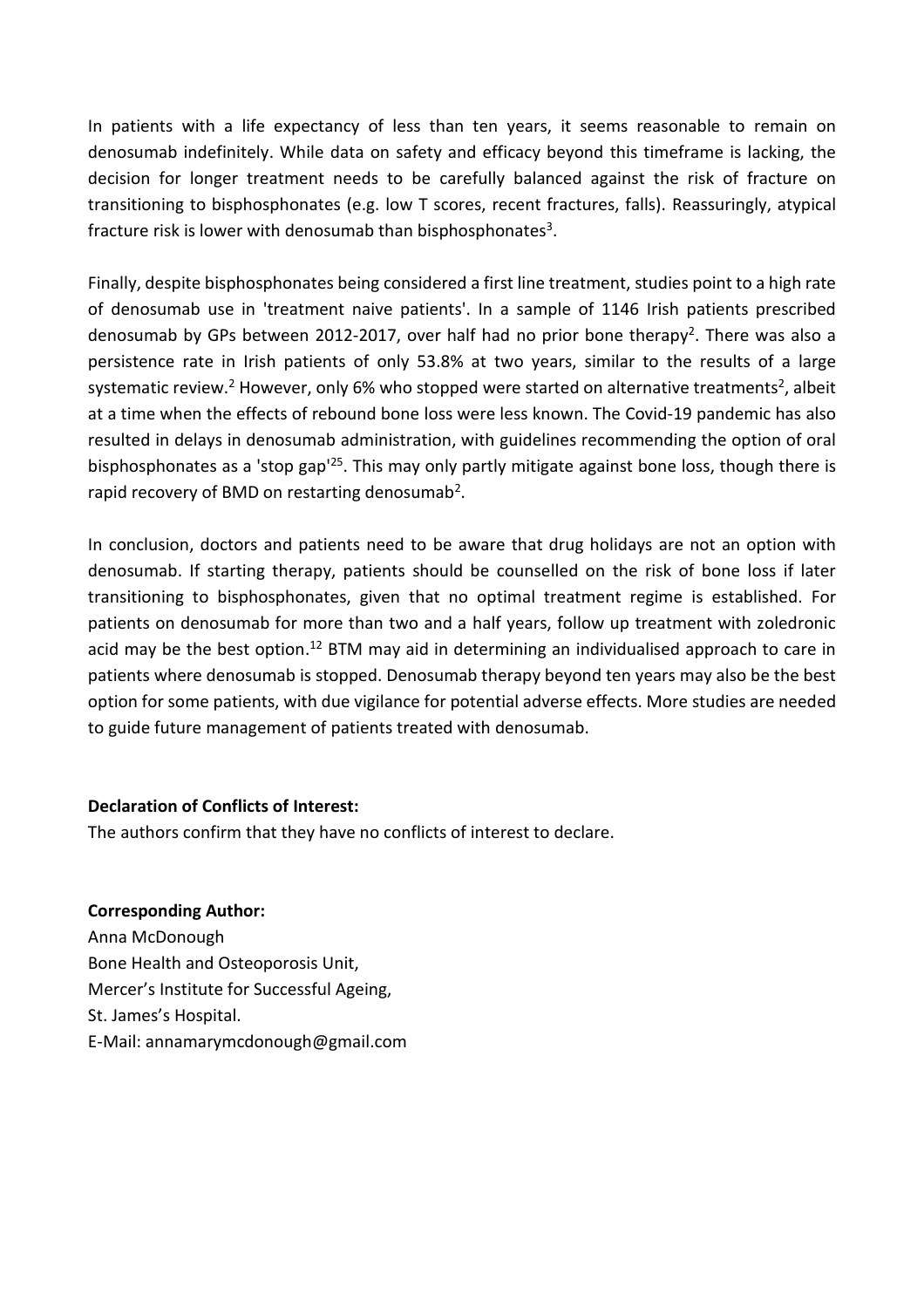# **References:**

- 1. Osteoporosis Guidelines for Health Professionals, Irish Ostoeporosis Society www.irishosteoporosis.ie/about-osteoporosis (2020, accessed 3rd November 2020 2020).
- 2. Walsh ME, Fahey T and Moriarty F. Persistence with oral bisphosphonates and denosumab among older adults in primary care in Ireland. Arch Osteoporos 2021; 16: 71. 2021/04/18. DOI: 10.1007/s11657-021-00932-7.
- 3. Bone HG, Wagman RB, Brandi ML, et al. 10 years of denosumab treatment in postmenopausal women with osteoporosis: results from the phase 3 randomised FREEDOM trial and open-label extension. Lancet Diabetes Endocrinol 2017; 5: 513-523. 2017/05/27. DOI: 10.1016/s2213- 8587(17)30138-9.
- 4. Kendler DL, McClung MR, Freemantle N, et al. Adherence, preference, and satisfaction of postmenopausal women taking denosumab or alendronate. Osteoporos Int 2011; 22: 1725- 1735. 2010/09/10. DOI: 10.1007/s00198-010-1378-z.
- 5. Miller PD, Pannacciulli N, Brown JP, et al. Denosumab or Zoledronic Acid in Postmenopausal Women With Osteoporosis Previously Treated With Oral Bisphosphonates. J Clin Endocrinol Metab 2016; 101: 3163-3170. 2016/06/09. DOI: 10.1210/jc.2016-1801.
- 6. Bone HG, Bolognese MA, Yuen CK, et al. Effects of denosumab treatment and discontinuation on bone mineral density and bone turnover markers in postmenopausal women with low bone mass. J Clin Endocrinol Metab 2011; 96: 972-980. 2011/02/04. DOI: 10.1210/jc.2010-1502.
- 7. Miller PD, Bolognese MA, Lewiecki EM, et al. Effect of denosumab on bone density and turnover in postmenopausal women with low bone mass after long-term continued, discontinued, and restarting of therapy: a randomized blinded phase 2 clinical trial. Bone 2008; 43: 222-229. 2008/06/10. DOI: 10.1016/j.bone.2008.04.007.
- 8. Sølling AS, Harsløf T and Langdahl B. Treatment with Zoledronate Subsequent to Denosumab in Osteoporosis: a Randomized Trial. J Bone Miner Res 2020 2020/05/28. DOI: 10.1002/jbmr.4098.
- 9. Cummings SR, Ferrari S, Eastell R, et al. Vertebral Fractures After Discontinuation of Denosumab: A Post Hoc Analysis of the Randomized Placebo-Controlled FREEDOM Trial and Its Extension. J Bone Miner Res 2018; 33: 190-198. 2017/11/07. DOI: 10.1002/jbmr.3337.
- 10. Anastasilakis AD, Makras P, Yavropoulou M et al. Denosumab Discontinuation and the Rebound Phenomenon: A Narrative Review. Jr Clin Med, 2021, 10;(1),152.
- 11. McClung MR, Wagman RB, Miller PD, et al. Observations following discontinuation of long-term denosumab therapy. Osteoporos Int 2017; 28: 1723-1732. 2017/02/02. DOI: 10.1007/s00198- 017-3919-1.
- 12. Tsourdi E, Zillikens C, Meier C et al. Fracture Risk and Management of Discontinuation of Denosumab Therapy: A Systematic Review and Position Statement by ECTS. Jr Clin Endo Metab 2021;106:1, 264-281.
- 13. Burckhardt P, Faouzi M, Buclin T et al. Fractures After Denosumab Discontinuation: A Retrospective Study of 797 Cases. Jr Bone Min Res 2021;36(9):1717-1728.
- 14. Sølling AS, Harsløf T, Langdahl. Treatment With Zolendronate Subsequent to Denosumab in Osteoporosis: A 2-Year Randomise Study. J Bone Min Res 2021;36(7):1245-1254.